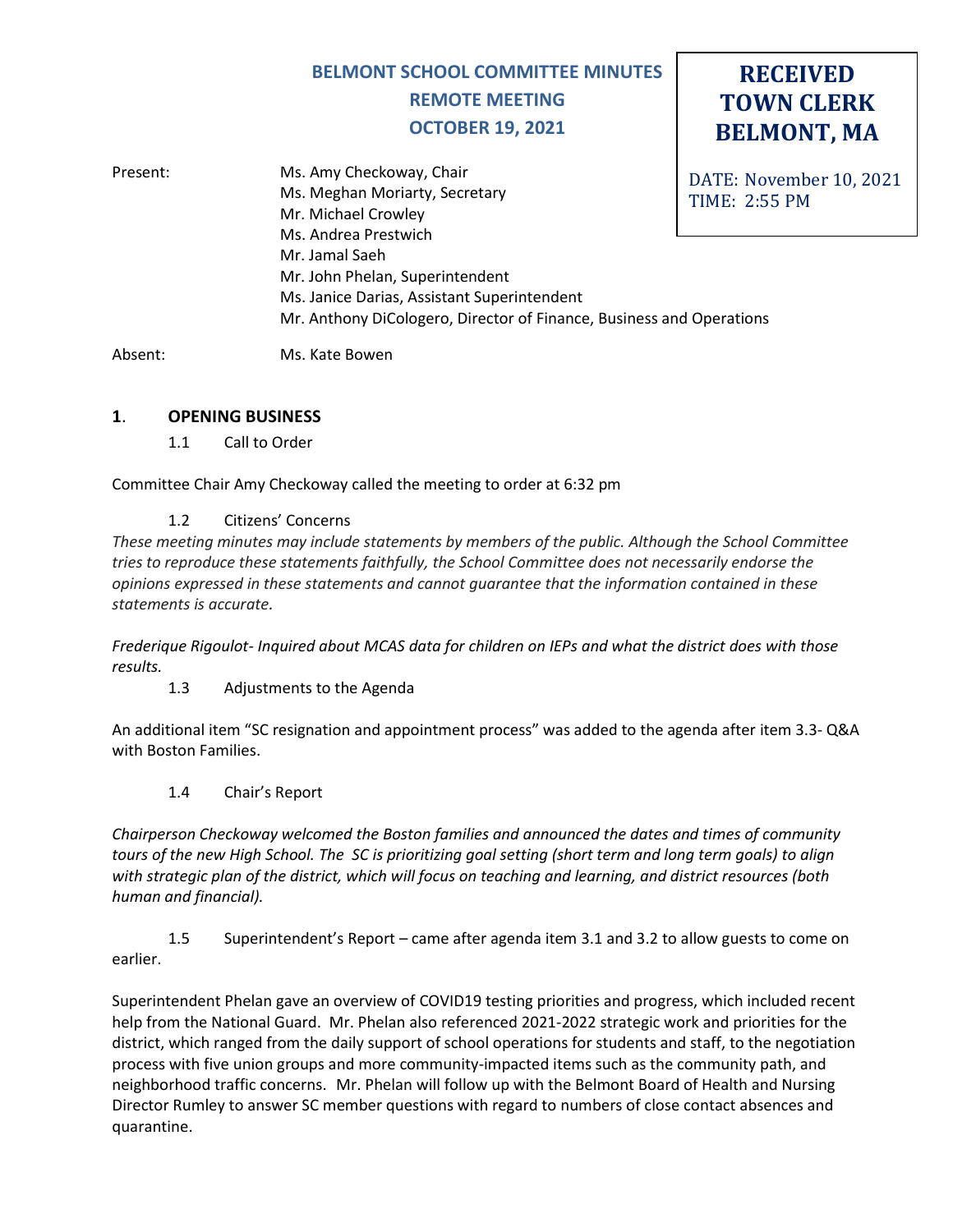Options for how lunch will be served safely during the Winter will be communicated by November 1. Tents are in place until November 16. The District is working on the details for operationalizing the Extracurricular Vaccine Policy for the December 1 start date.

The BPS spotlight featured Arto Asadoorian, Director of Visual and Performing Arts who spoke on the reviving and rebuilding of VPA programs. Mr. Asadoorian is proud of the way teachers taught via remote and hybrid last year, and asked for patience as they revive all programs. Band, chorus and theatre classes are back. He acknowledged VPA programs benefit from broad community support for not only funding, but for operational assistance as well.

## **2. UNFINISHED BUSINESS**

2.1 No unfinished business

## **3. MAJOR BUSINESS**

3.1 Belmont Against Racism Donation

Superintendent Phelan introduced Belmont Against Racism (BAR) board members, Kathryn Bonfiglio, Angela Middleton and Kim Haley-Jackson. Ms. Bonfiglio thanked the district for their initiatives with the Director of DEI. Kim Haley-Jackson spoke on the affinity group Black and Brown in Belmont, which seeks to provide support of Belmont and Boston families who identify as Black and Brown. Ms. Middleton encouraged the Boston families to become involved in BAR and Black and Brown in Belmont.

Ms. Bonfiglio presented the School Committee with a donation for \$22,000 to the METCO Support Fund, which was established 20 years ago to primarily support transportation at the High School level, but has expanded to all schools and supports programing, offers scholarships, funds METCO leadership conferences and teacher professional development. Chair Checkoway thanked the group for their efforts and donation.

## **On a motion offered by Jamal Saeh, and seconded by Mike Crowley, the SC voted unanimously (5-0) to accept the donation for the METCO Support Fund.**

## 3.2 METCO Update

Superintendent Phelan introduced METCO Director Rosa Inniss, who presented and update for the 2021- 2022 school year. Ms. Inniss reported the total number of students participating in the METCO program this year is 90, with the following breakdown: 40 elementary, 25 middle and 25 high school. This number is one student less than last year and approximately 10 students less than pre-pandemic levels. A lower application pool and funding are factors to the lower enrollment numbers. Ms. Inniss also provided participation by city demographics. Key priorities of the program include social and emotional well-being, academic support, staffing infrastructure and anti-racism work. Tutoring services and standard transportation services (high school bus, M7 passes, BHS taxi service) will continue, and new professional aides at the elementary levels will be hired. The district will focus on increasing college planning supports and expanding affinity groups at all levels.

After some questions from School Committee members, Ms. Inniss gave the group an overview of the METCO Inc. application/allotment process. Superintendent Phelan thanked the SC for prioritizing METCO professional aides in the budget as the METCO Director indicated more classroom aides would help the program.

## 3.3 Q & A with Boston Families

Chair Checkoway took questions and comments from Boston families.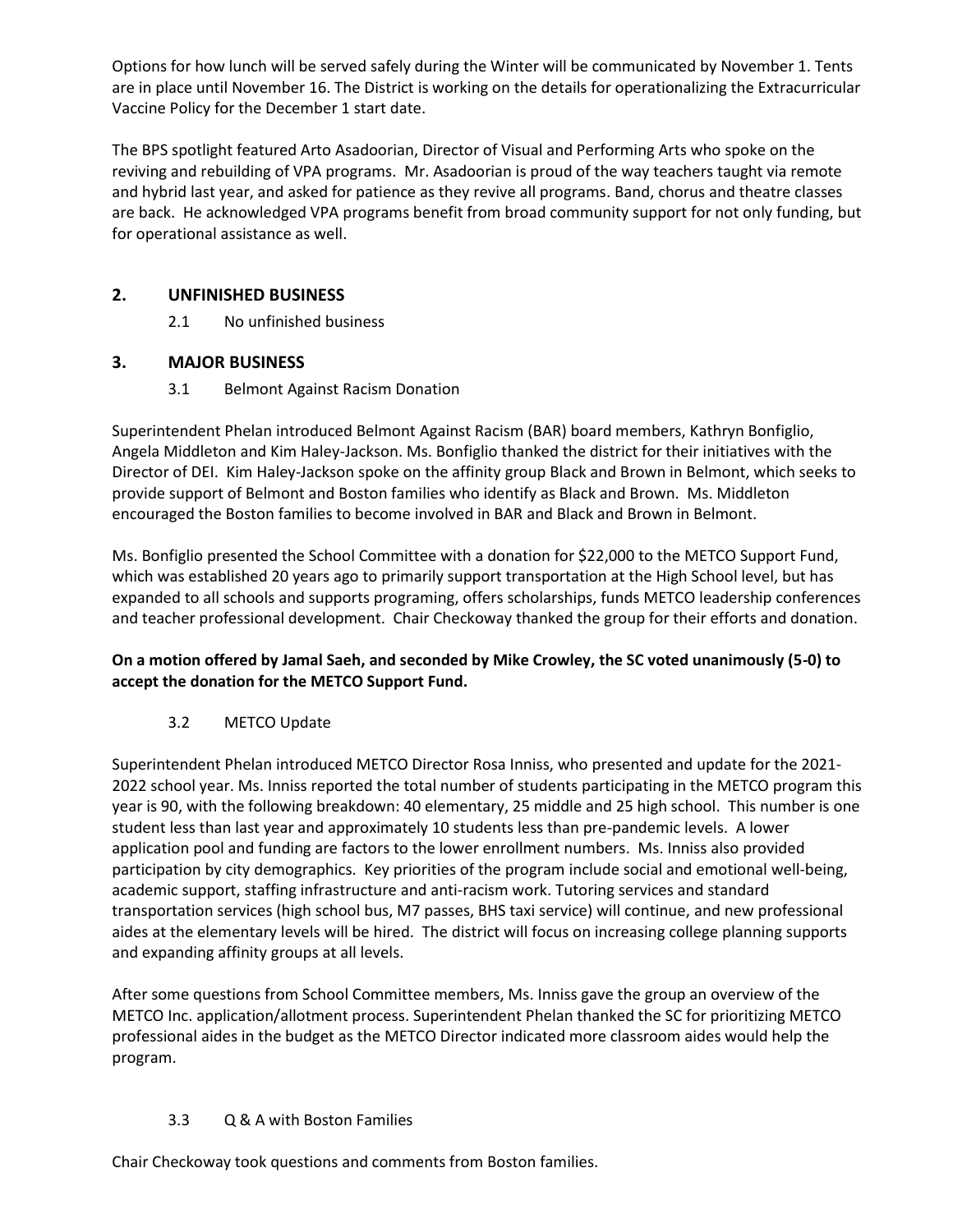*Angela Middleton- Asked for an update on the staffing plan to increase staff of color.* 

## 3.4 School Committee Resignation and Appointment Process

School Committee member Andrea Prestwich informed the Belmont Town Clerk of her resignation from the Belmont School Committee effective October 20, 2021. Chair Checkoway gave an overview of Ms. Prestwich's tenure as the longest standing member on the current SC (since 2016). Ms. Prestwich advocated for later High School start times throughout her tenure, was the only member to volunteer to become interim chair, and served as chair during a very challenging time.

Ms. Prestwich explained due to her new role on the National Science Foundation, she felt the need to step down from the School Committee, as she will not be able to give the group the attention it deserves. Chair Checkoway notified the Select Board chair of the resignation and requested a joint meeting for the new member appointment process.

#### 3.5 Enrollment Report

Annually, Assistant Superintendent Darias provides a report on enrollment and class sizes after the official DESE enrollment figure is established. The official enrollment number of October 1, 2021, is 4285 students. This number represents 93 fewer students than last year. Student enrollment trends for (K-12) increased by 639 from 2012-2019, and the trend for 2019-2021 was the opposite, decreasing by 348 with the majority decrease occurring at the elementary and middle school levels. The High School showed a net increase in enrollment.

Ms. Darias reported on middle school class sizes by grade compared to guidelines and high school class averages and ranges by department. All elementary classes meet class size guidelines for the first time in a decade.

School Committee members asked questions and commented on the enrollment and class size overview. Although the district always has movement during the year, It is unknown how much of the decline in enrollment is due to visiting professors or doctors from overseas not coming due to COVID. Student withdrawal tracking shows more than half moved out of town and others went to private school.

The hope is families will come back due to the new High School, smaller class sizes and easing of COVID restrictions.

Current enrollment is not to the level of original projections, but COVID has interrupted the natural process. The McKibben enrollment report was based on grades K-12 and did not include Prekindergarten or LABBB. The district is not sure the report is applicable now and has to think differently about projections. Superintendent Phelan indicated the priority should be to staff to where students are and support that programming.

#### 3.6 Finance Subcommittee FY23, 24, 25 Planning Update

The Town of Belmont and the School Department are using one-time federal funds to support their operating budgets. Superintendent Phelan gave a historical context of a multi-year position plan and compared it to the current district status in the areas of enrollment, achievement, social emotional needs and one time federal funding. The administration will look at present needs of the district plan and future COVID needs to serve the students well and move the district forward with programming/vision of teaching and learning. Mr. Phelan indicated one-time free cash and federal funds would be depleted by FY25. The administration will be proactive to encourage the community to watch Warrant Committee, Select Board and School Committee meetings to start the budget conversation knowing families want to support other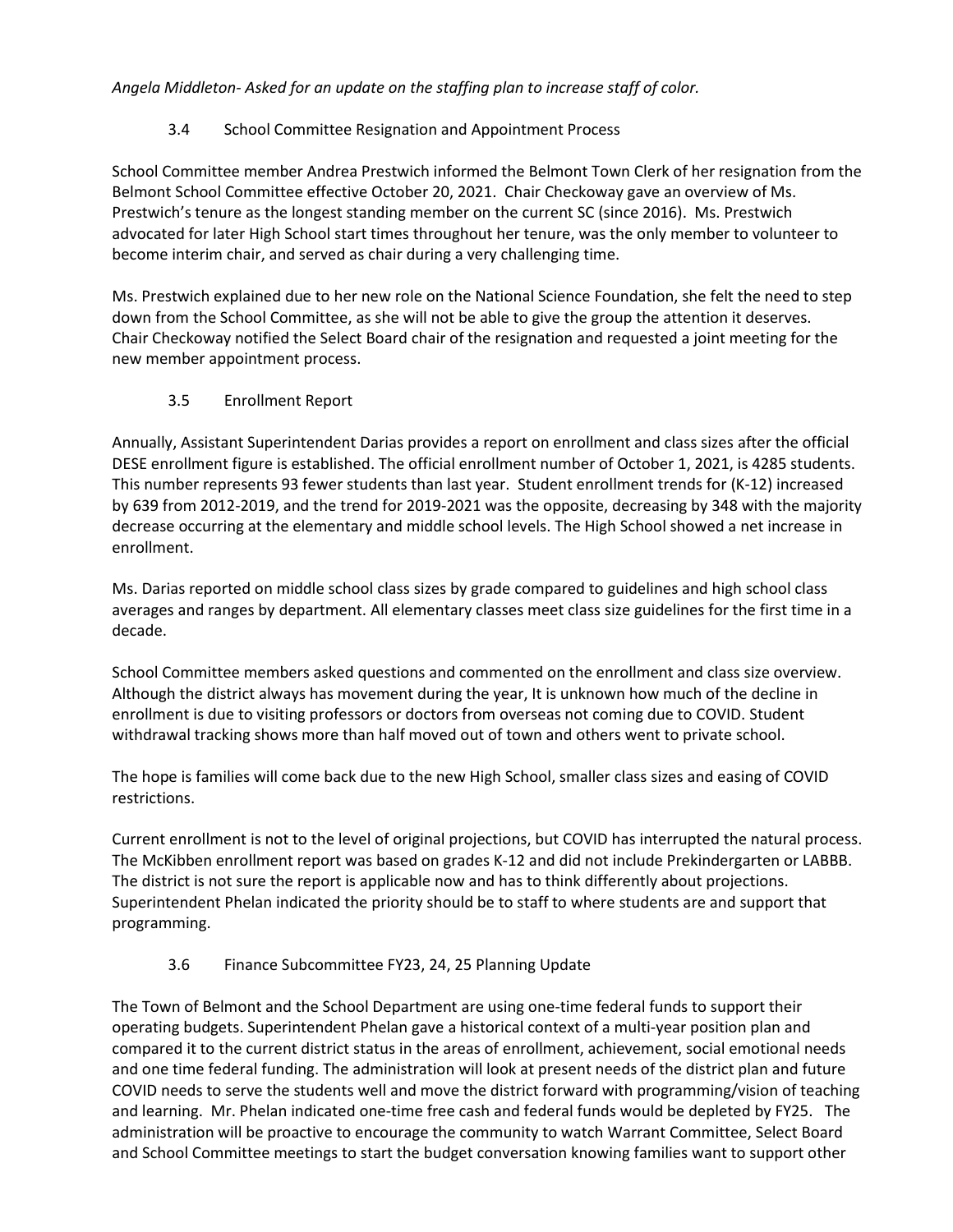considerations of the Town such as the library, ice rink, new school building staffing and town/school services.

Chair Checkoway took questions and comments from the public.

*Bill Anderson – Asked about current enrollment compared to the last two years. He indicated the district is well below the forecasted numbers that were used for the new MHS.*

Chair Checkoway stepped away at 9:17pm and returned 9:29 pm.

3.7 Staffing Update

Director of Human Capital, Michael McAllister gave a brief presentation on district staffing. He reported on a different experience this year than in the past where hiring is more challenging. Mr. McAllister shared a list of current openings throughout the district from a fiscal coordinator to lunch aides. He is receiving fewer applications and is experiencing "ghosting" where candidates apply, interview and receive offer but do not complete paperwork to be on boarded. Hiring barriers include increasing competition from private businesses, concerns about working among younger unvaccinated students, and an increased workload. New approaches the department has employed are increasing the number of platforms for advertising, increasing networking/outreach efforts to parents, collaborating with MASPA members to share challenges, and coordinating with the National Guard.

3.8 ESSER 2021-2022 Update – postponed to a future date

#### **4. SUBCOMMITTEE/LIAISON UPDATES (as needed)**

- 4.1 Finance Subcommittee
- 4.2 Policy Subcommittee
- 4.3 Curriculum & Instruction Subcommittee
- 4.4 Equity Subcommittee
- 4.5 Capital Budget Committee
- 4.6 Warrant Committee
- 4.7 Belmont High School Building Committee –meeting Oct 20 for design space west of Harris

Field

- 4.8 Community Path
- 4.9 Financial Task Force II
- 4.10 Rink Working Group
- 4.11 EDCO
- 4.12 Long-Term Capital
- 4.13 Structural Change Impact Committee

#### **5. OTHER BUSINESS**

5.1 Consent Agenda – Technology Surplus Items

**On a motion offered by Amy Checkoway and seconded by Jamal Saeh, the School Committee VOTED unanimously (5-0-0) on a roll call vote to declare the technology materials and equipment listed in the packet as surplus**.

- 5.2 Personnel Items
- 5.3 Business Items
- 5.4 Approval of Minutes
	- School Committee Minutes of September 21, 2021